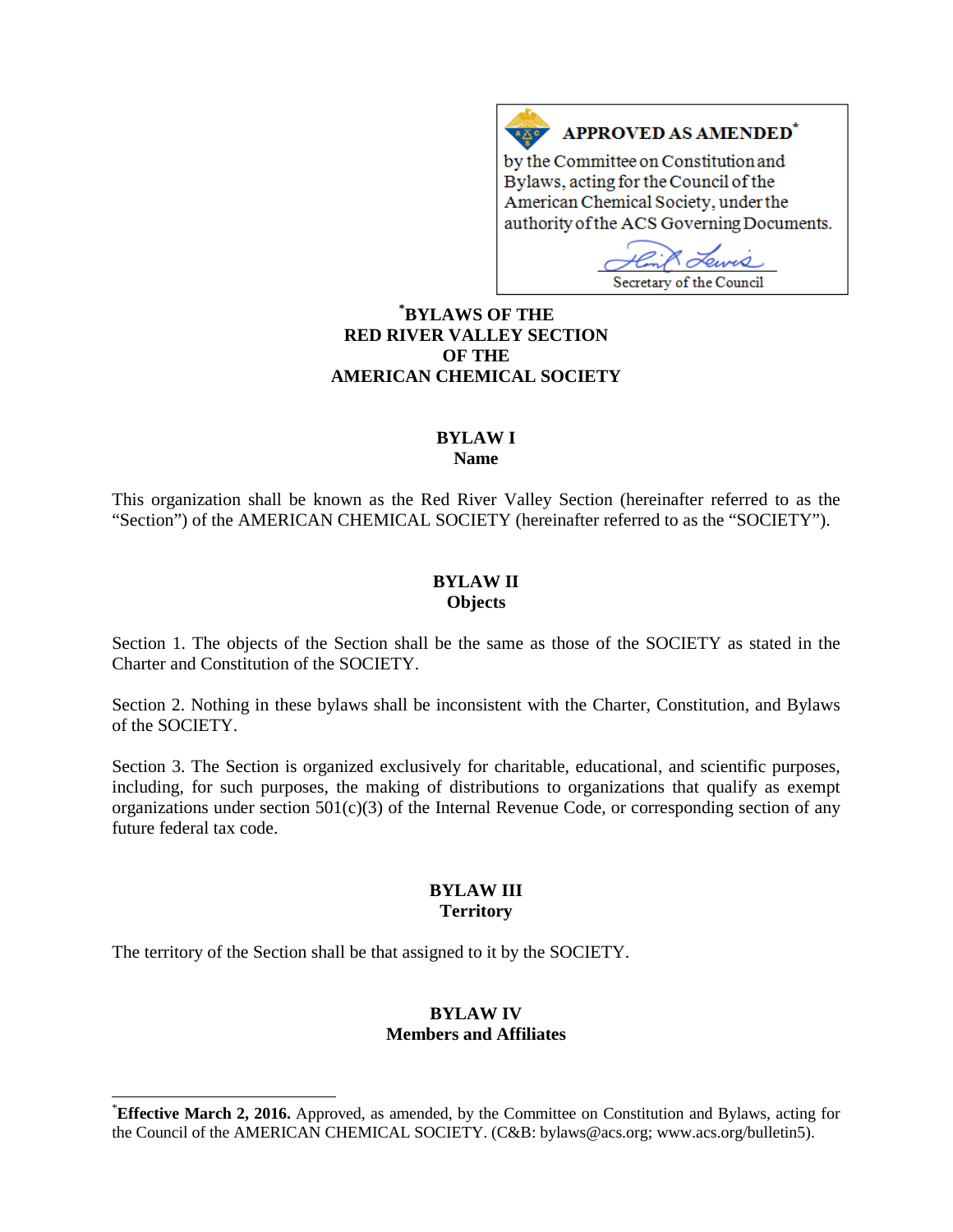Section 1. The rolls of the Section shall include those MEMBERS and STUDENT MEMBERS (hereinafter collectively referred to as "members") and Society Affiliates of the SOCIETY residing within the territory of the Section provided that any exceptions to this rule shall be made in conformity with the Constitution and Bylaws of the SOCIETY.

Section 2. STUDENT MEMBERS shall be entitled to all privileges of membership except that of holding an elective position of the SOCIETY. STUDENT MEMBERS may not serve as Councilors, Alternate Councilors, or Temporary Substitute Councilors, but they may be appointed as committee chairs and they may hold the elective position of Member-at-Large as noted elsewhere in these bylaws.

Section 3. The Section may have Local Section Affiliates as authorized in the Constitution and Bylaws of the SOCIETY. A Local Section Affiliate shall retain affiliate status only so long as payment is made of Local Section Affiliate dues of not less than two dollars (\$2.00) per annum.

Section 4. Neither a Society Affiliate nor a Local Section Affiliate may vote for or hold an elective position or vote on Articles of Incorporation or bylaws of the Section. A Society Affiliate may not serve as a voting member of the Executive Committee; a Local Section Affiliate may not serve as a member of the Executive Committee. Society Affiliates may be appointed as committee chairs.

Section 5. Members and affiliates shall have such rights and privileges as are accorded them by the Constitution and Bylaws of the SOCIETY and these bylaws.

#### **BYLAW V Officers, Executive Committee, and Councilors**

Section 1. The officers of the Section shall be MEMBERS of the SOCIETY and the Section and shall consist of the Chair, Chair-Elect, Secretary, and Treasurer. The Secretary and Treasurer positions may be held by the same person.

Section 2. The Executive Committee shall be the governing body of the Section and as such shall have full power to conduct, manage, and direct the business and affairs of the Section in accordance with the Constitution and Bylaws of the SOCIETY and these bylaws. The Executive Committee shall consist of the officers of the Section, the Immediate Past Chair, the Councilors and Alternate Councilors, the Chairs of the standing committees, and at least five but not more than eight Members-at-Large. Members-at-Large shall be members of the Section.

Section 3. Elected officers of the Section shall serve for a term of two years beginning on January 1 or until their successors are elected. Members-at-Large of the Section shall serve for a term of one year beginning on January 1 or until their successors are elected. At the end of the Chair-Elect's term of office, the Chair-Elect shall succeed to the office of Chair. With the exception of the Chair and Chair-Elect, the incumbent of any position is eligible for reelection. The Secretary and Treasurer shall be elected in alternate years, whenever possible.

Section 4. The duties of the officers shall be such as usually pertain to their offices, together with those required by these bylaws, by the Constitution and Bylaws of the SOCIETY, and such other duties as may be assigned to them from time to time by the Executive Committee.

a. The duties of the Chair shall be to preside at meetings of the Executive Committee, to carry into effect the decisions and recommendations of that Committee, to preside at meetings of the Section to conduct governance, to appoint all committee chairs and committee members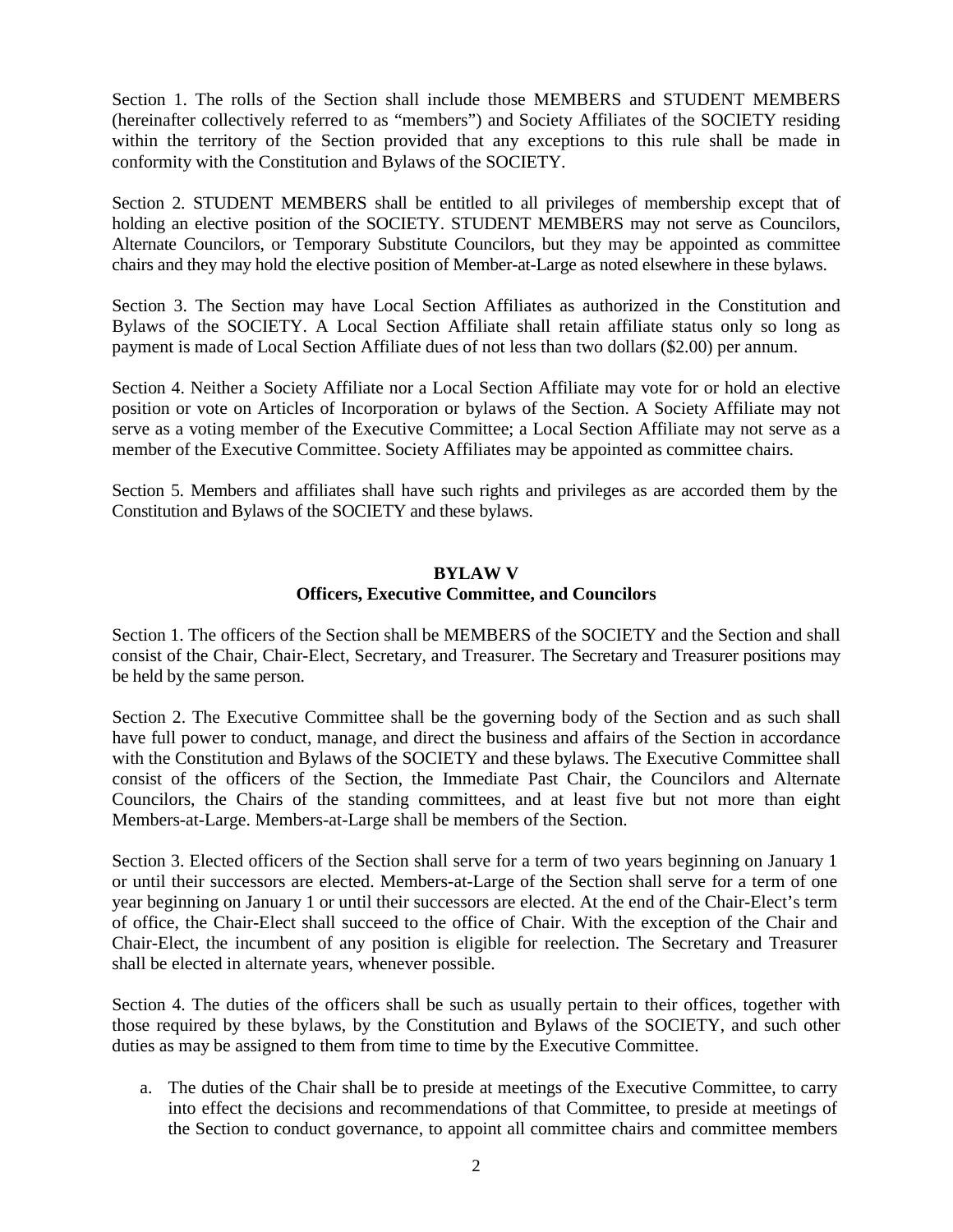except as stated elsewhere in these bylaws, and to carry out the duties required by the Constitution and Bylaws of the SOCIETY.

- b. The duties of the Chair-Elect shall be to assist the Chair with the direction and management of the Section. In the absence of the Chair, the duties of the office shall devolve upon the Chair-Elect.
- c. The duties of the Secretary shall be to keep a record of the minutes of the meetings of the Section and of the Executive Committee, to maintain a list of members and affiliates, to send to members and affiliates such notices as the business of the Section may require, to submit a report to the Section at its annual meeting, and to carry out the duties required by the Constitution and Bylaws of the SOCIETY and elsewhere in these bylaws. The Secretary shall preside over meetings in the absence of both the Chair and Chair-Elect.
- d. The Treasurer shall have charge of the funds of the Section, keep an accurate record of all receipts and disbursements, receive dues, and make those disbursements approved by the Executive Committee. The Treasurer shall render an account of all transactions and of the financial condition of the Section to the Executive Committee at times set by the Committee, and shall submit such reports as are required by the Constitution and Bylaws of the SOCIETY.

Section 5. Vacancies

- a. In the event of a vacancy in the office of Chair, the Chair-Elect shall assume the duties of Chair for the remainder of the term. In such case, the Chair-Elect moving into the position of Chair shall also hold that position during the normal term as Chair as part of the leadership transition.
- b. All other vacancies, except for Councilors and Alternate Councilors, shall be filled by majority vote of the Executive Committee through interim appointment for the period up to the next annual election. At that time, the procedures for election as outlined in the bylaws of the Section shall be followed.
- c. An interim appointee to the vacated office of Chair-Elect shall not automatically succeed to the office of Chair. At the next election, both a Chair and a Chair-Elect shall be elected.

Section 6. Councilors, Alternate Councilors, and Temporary Substitute Councilors

- a. The Section shall have Councilors and Alternate Councilors as provided in the Constitution and Bylaws of the SOCIETY. The Section's Councilors and Alternate Councilors shall carry out those duties assigned to them by the Constitution and Bylaws of the SOCIETY. In particular, the Councilors (or Alternate Councilors or Temporary Substitute Councilor if so designated to serve in place of the Councilor for a particular meeting), shall attend meetings of the Council of the SOCIETY and represent the Section at such meetings.
- b. Councilors and Alternate Councilors shall be elected by ballot from among the MEMBERS for three-year terms beginning January 1. Reelection is permissible. Councilors shall be elected in separate years, whenever possible, to provide for a rotation of terms in accordance with the Constitution of the SOCIETY. A partial term of one or two years shall be used whenever necessary to establish or to restore rotation of three-year terms provided that the Councilor and/or Alternate Councilor agree to the partial term before the election.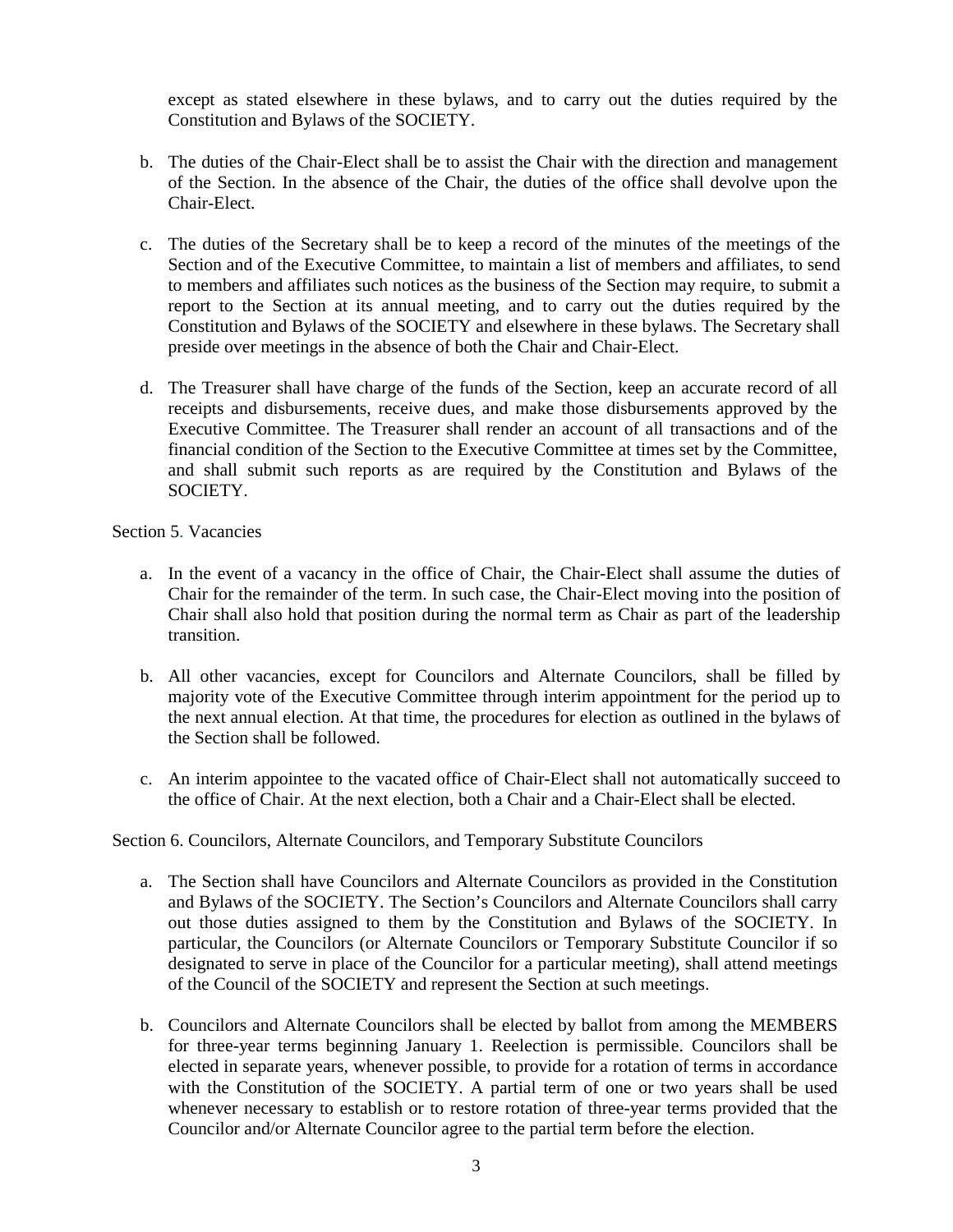- c. In the event that a Councilor is unable to attend a specified meeting of the Council of the SOCIETY, the Chair of the Section shall appoint one of the Alternate Councilors to serve as Councilor at the specified meeting. Such appointment of an Alternate Councilor shall be for only one meeting.
- d. If every Councilor and Alternate Councilor of the Section will be absent from a Council meeting, thus leaving the Section without representation at such meeting, the Executive Committee may designate one MEMBER of the Section as a Temporary Substitute Councilor in accordance with the Bylaws of the SOCIETY.
- e. The Executive Committee shall designate one or more Councilors to be disqualified under the SOCIETY's Bylaw provisions for reallocation of Councilors among the Sections.
- f. Any vacancy in the position of Councilor or Alternate Councilor shall be filled for the remainder of the unexpired term at the time of the next annual election. The vacancy may be filled until the next annual election by appointment by the Executive Committee.

## **BYLAW VI Manner of Election**

Section 1. The election of officers and Members-at-Large shall be conducted either by a ballot distributed to the members of the Section in accordance with the Bylaws of the SOCIETY or at a regular meeting of the Section provided there is a quorum present as described elsewhere in these bylaws. Councilors and Alternate Councilors shall be elected by a ballot distributed to all members of the Section; affiliates may not vote for officers, Members-at-Large, Councilors, and Alternate Councilors.

Section 2. The Chair shall appoint a Nomination Committee consisting of a chair and two or more members no later than September of each year. Not more than one officer of the Section may be a member of the Nomination Committee.

Section 3. The Nomination Committee shall nominate one or more MEMBERS or members as appropriate, for each elective position to be filled and shall report its nominations to the Section by October 1. After the report of the Committee but prior to October 15, nominations by petition from at least five members of the Section may be submitted to the Secretary. Nominations so made shall be equally valid as those from the Nomination Committee. All candidates nominated shall have indicated willingness to serve if elected.

Section 4. When a ballot is used, the candidates for each office and for Councilor(s)/Alternate Councilor(s) shall be listed in an order to be selected by lot on a ballot to be distributed to each member of the Section by November 1. The ballot shall provide for a write-in candidate for each position to be filled. A paper ballot shall be provided to any member who requests it.

Section 5. The ballots shall be tabulated and validated not later than November 15. Except as noted below, the candidate for each position receiving the largest number of votes shall be declared elected. The Executive Committee may decide that for Councilor(s), the candidate(s) who receive the majority of votes shall be declared elected as Councilor(s); the candidate(s) who get the next largest number of votes shall be declared elected as Alternate Councilor(s). In case of a tie vote for any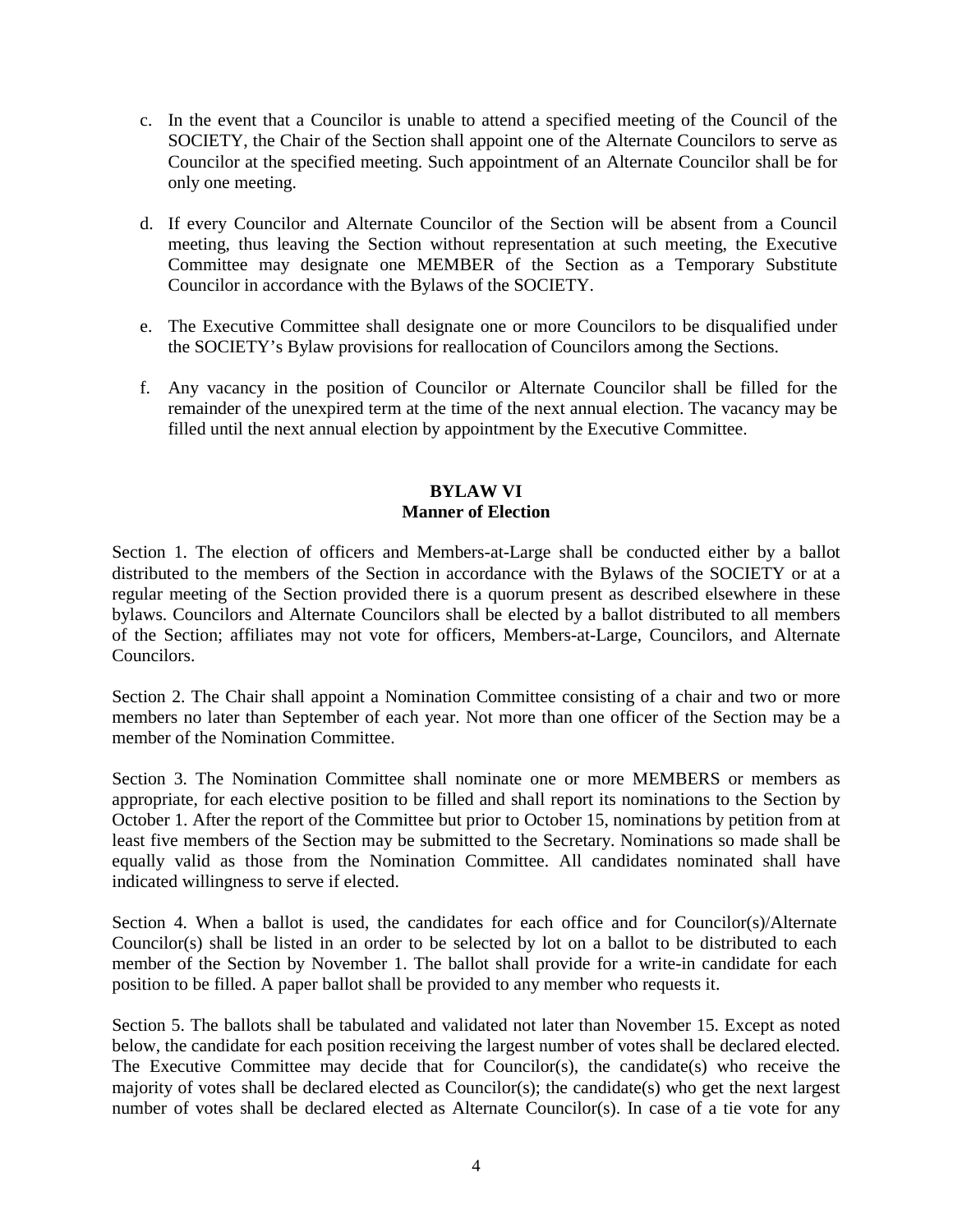position, the Executive Committee, by ballot, shall elect from among the candidates who share the tie vote; the candidate receiving the largest number of votes shall be declared elected.

Section 6. The results shall be announced by the Section Chair as soon as possible after the election, and also published in the Section's newsletter and/or on the Section's website soon thereafter. The Secretary shall retain the records of the election for at least ninety days after the announcement. The results shall be certified to the Executive Director of the SOCIETY not later than December 1.

Section 7. In accordance with the SOCIETY's Bylaws, balloting procedures should ensure fair balloting that is open to all eligible members, protection against fraudulent balloting, and the timely reporting and archiving of balloting results.

## **BYLAW VII Recall of Elected Officials**

Section 1. The elected officials of the Section (officers and elected Executive Committee members, except not Councilors and Alternate Councilors) are subject to recall for neglect of duties or conduct injurious to the SOCIETY. Recall procedures are not applicable to Councilors and Alternate Councilors.

Section 2. The recall of an official shall be initiated when a signed petition, indicating in writing the specific charges and reasonable substantiating evidence, is submitted to the Chair from at least five members of the Section. In the event the Chair is the official in question, the Chair-Elect shall receive the petition and shall assume the duties of the Chair with respect to this issue until the issue is resolved.

Section 3. The Chair shall, without delay, determine that the petitioners are aware of the gravity of their actions and the procedures to be followed. The Chair shall seek an alternate resolution to the problem and a withdrawal of the petition at this time. In the absence of a resolution to the problem, the Chair shall notify the members of the Executive Committee and call a special meeting within thirty days.

- a. The Executive Committee shall promptly continue the recall process or dismiss the petition as ill-founded or find an alternate resolution to the problem. The Chair shall promptly inform the petitioners and the official of the decision of the Executive Committee. If no contact with the official can be made after a reasonable effort, the Executive Committee may remove the official in question with a two-thirds (2/3) vote of the remaining members.
- b. If the proceedings continue:
	- (1) The Chair shall assign the duties of the official to another qualified MEMBER, or member as appropriate for the position, of the Section until the issue is resolved.
	- (2) The official shall be offered an opportunity to answer the allegations in the petition before the Executive Committee. A certified letter shall be sent to the last known address on the official SOCIETY membership roll. Upon notification, the official shall have thirty days to make a written response to the allegations.
	- (3) The Executive Committee shall decide whether or not to proceed after studying the official's response. The Chair shall inform the official and the petitioners of the decision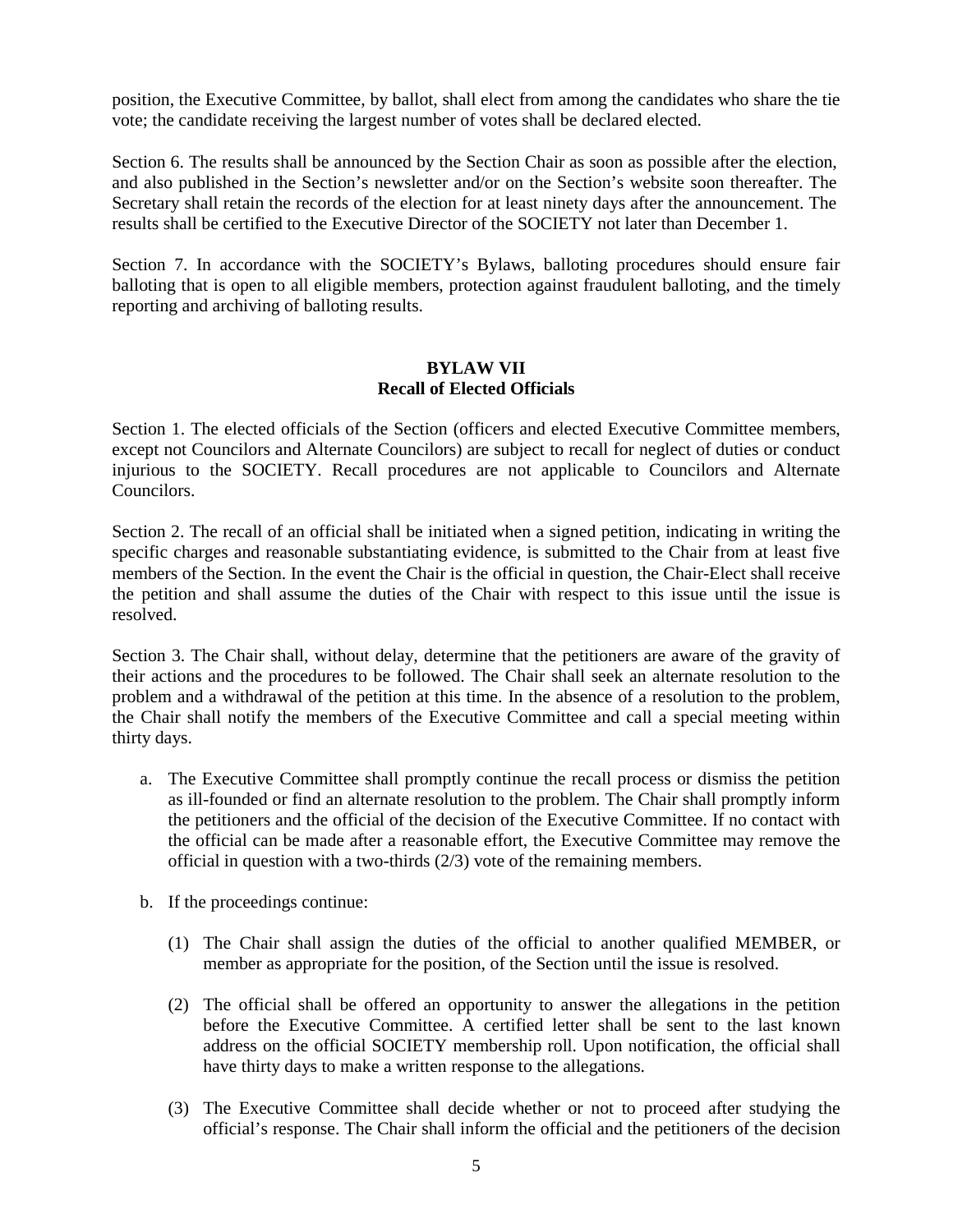of the Executive Committee. If the Executive Committee decides that the proceedings shall continue, the official shall choose one of the following options:

- (a) The official may resign.
- (b) The official may request a recall vote. Section members shall be informed, through brief written statements prepared by the Executive Committee and the official, of the issues involved with the recall vote. Both statements shall be distributed to the members with the ballot. A paper ballot shall be provided to any member who requests it. At least two-thirds (2/3) of votes cast shall be required for the official to be removed from office. The membership shall be informed of the results of the recall vote.
- (c) The official may request a hearing and a recall vote by the remaining members of the Executive Committee. At least two-thirds (2/3) vote of the remaining members of the Executive Committee shall be required to recall the official.
- (d) The official may choose not to respond and thus forfeit the position.

Section 4. The vacancy provisions of these bylaws shall be used to fill a vacancy caused by a recall process. The Executive Director of the SOCIETY shall be informed of the recall and the filling of the vacancy.

## **BYLAW VIII Committees**

Section 1. The Executive Committee shall establish committees as necessary for the proper operation of the Section.

Section 2. The Section shall have the following standing committees: Audit and Nomination.

## **BYLAW IX Meetings**

Section 1. The Executive Committee shall designate the times and places of meetings as it finds necessary or desirable for the proper functioning of the Section. The Section shall hold at least one meeting annually to conduct governance business; however, this requirement may be modified by the Executive Committee.

Section 2. The Executive Committee shall set the order of business for meetings of the Section to conduct governance business. The order of business may be suspended by a majority vote of the members present.

Section 3. The Section may hold special meetings to conduct governance business upon the written request of a majority of the Executive Committee or upon the written request of 15 members of the Section. To be valid, such request shall be received by the Secretary at least ten days before the date requested for the meeting and shall state the exact nature of the business to be transacted. No other business shall transpire at such meetings.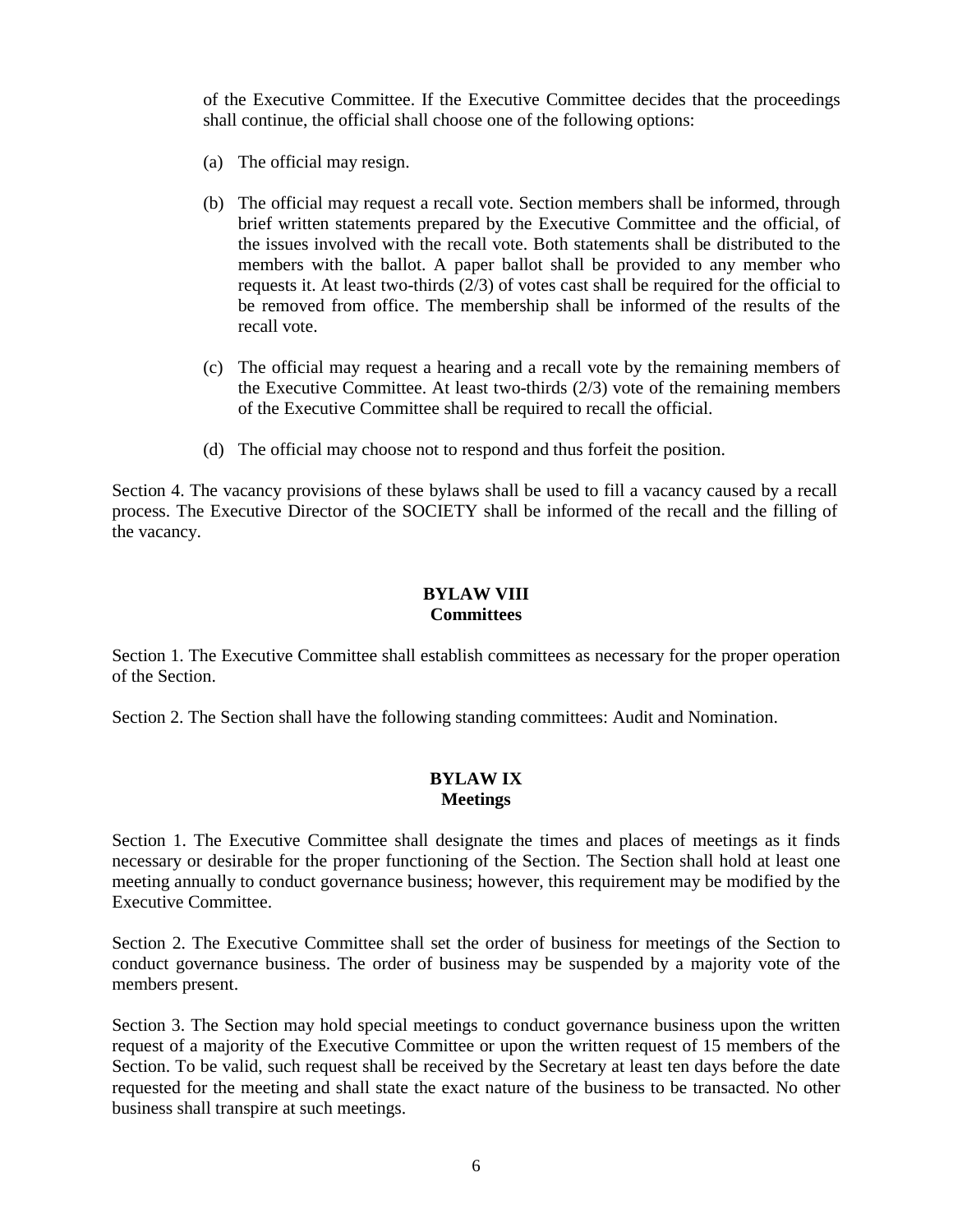Section 4. Meetings of the Executive Committee and meetings of the Section to conduct governance business, with the approval of the Executive Committee, may be held by means of electronic communications technology that permits those in attendance to read or hear the proceedings substantially concurrently with their occurrence, to vote on matters submitted, to pose questions, and to make comments.

Section 5. The Executive Committee shall meet upon due notice either at the call of the Chair or upon request of a majority of its members. A quorum for an Executive Committee meeting shall consist of a majority of the voting members of the Committee. In the absence of a quorum, called meetings of the Executive Committee shall adjourn to a specific date.

Section 6. Due notice of the Section's meetings, not including committee meetings, shall be sent to each member and affiliate of the Section. A quorum for the transaction of governance business at such a Section meeting shall consist of 15 members of the Section. No governance business shall be conducted in the absence of a quorum.

Section 7. The fee for registration at any special meeting shall be decided by the Executive Committee in accordance with the Constitution of the SOCIETY.

Section 8. The most recent edition of *Robert's Rules of Order Newly Revised* shall be the parliamentary authority for all matters not covered in these bylaws or in the SOCIETY's documents.

#### **BYLAW X Finances**

Section 1.

- a. Members of the Section may be assessed voluntary Local Section dues in an amount set by the Executive Committee. The Executive Committee shall have the option to waive or discount dues for STUDENT MEMBERS and for others as provided in the SOCIETY's Bylaws for waived or discounted dues.
- b. Society Affiliates shall be assessed annual dues in an amount set by the Executive Committee.
- c. The annual dues of Local Section Affiliates shall be determined by the Executive Committee in accordance with the Constitution and Bylaws of the SOCIETY, and as mentioned elsewhere in these bylaws.

Section 2. The Section may raise or collect funds to be expended for local purposes, and may have the entire management and control of such funds insofar as such management and control shall not conflict with any provision of these bylaws or with the Constitution or Bylaws of the SOCIETY.

Section 3. The Section may receive donations or bequests made to it, and may expend or invest the same on behalf of the Section. Such expenditures or investments shall be made by the Treasurer of the Section upon authorization by the Executive Committee.

Section 4. An annual audit of the books of the Treasurer and of any other transactions regarding the Section's funds shall be conducted by an Audit Committee of two or more disinterested members or